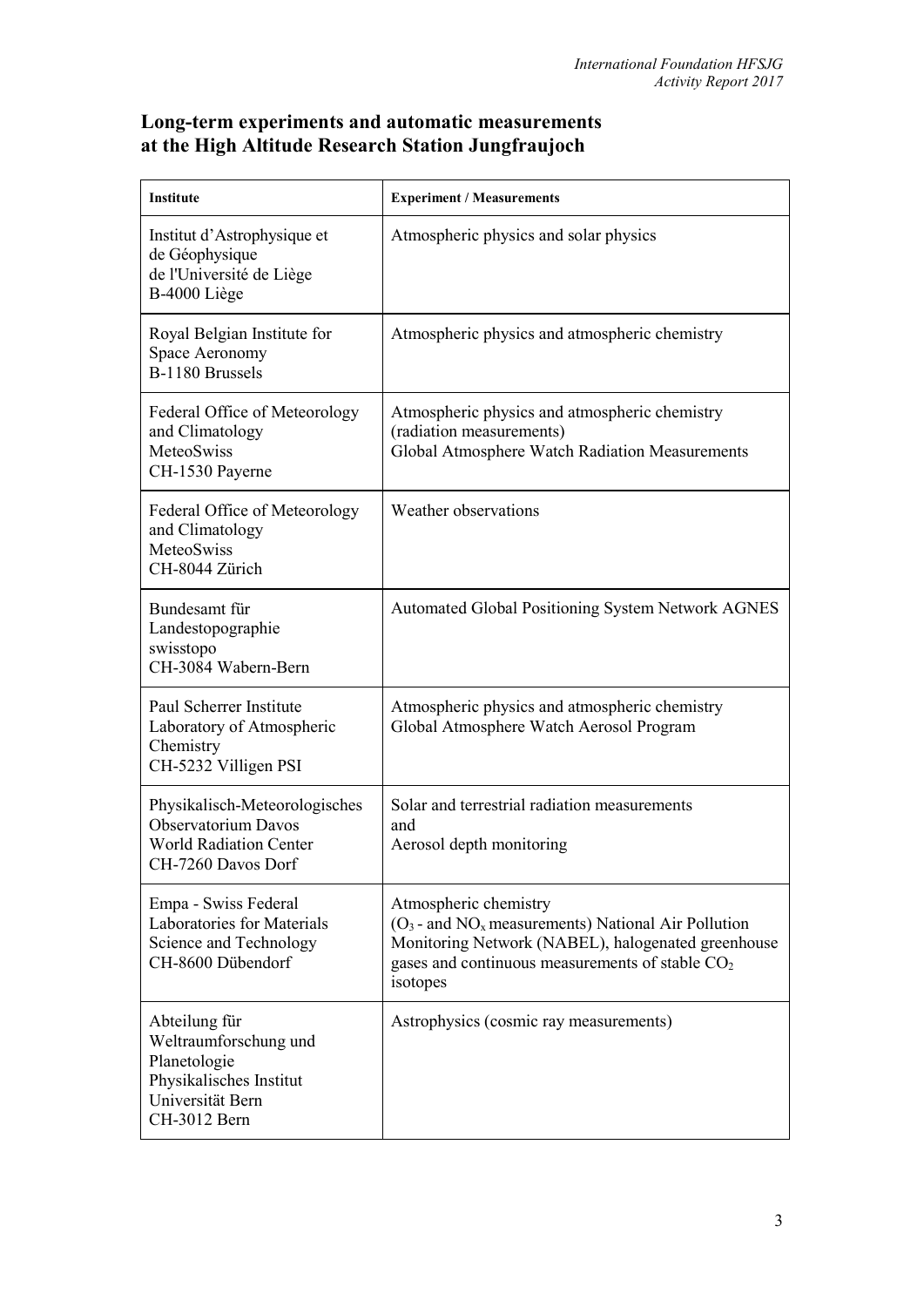| <b>Institute</b>                                                                                                                | <b>Experiment / Measurements</b>                                               |
|---------------------------------------------------------------------------------------------------------------------------------|--------------------------------------------------------------------------------|
| Department of Physics<br>University of Rome<br>"La Sapienza"<br>I-00185 Rome                                                    | Measurement of large zenith angle cosmic rays                                  |
| Berner Fachhochschule<br>Technik und Informatik<br>Photovoltaik-Labor<br>CH-3400 Burgdorf                                       | Photovoltaic power plant                                                       |
| Universität Heidelberg<br>Institut für Umweltphysik<br>D-69120 Heidelberg                                                       | Long term observations of ${}^{14}CO_2$                                        |
| Climate and Environmental<br>Physics, Universität Bern<br>CH-3012 Bern<br>Bundesamt für Strahlenschutz<br>D-78098 Freiburg i.B. | <sup>85</sup> Krypton measurements                                             |
| Abteilung für Klima- und<br>Umweltphysik,<br>Physikalisches Institut<br>Universität Bern<br>CH-3012 Bern                        | High precision carbon dioxide and oxygen<br>measurements                       |
| Abteilung für Klima- und<br>Umweltphysik,<br>Physikalisches Institut<br>Universität Bern<br>CH-3012 Bern                        | Flask comparison of $CO_2$ and $O_2/N_2$ on Jungfraujoch                       |
| Max Planck Institut für<br>Biogeochemie<br>Hans Knöll Str. 10<br>07745 Jena<br>Germany                                          | Flask comparison of $CO_2$ and $O_2/N_2$ on Jungfraujoch                       |
| Eawag<br>Überlandstrasse 133<br>CH-8600 Dübendorf                                                                               | $\mathrm{^{7}Be}$ and $\mathrm{^{10}Be}$ in monthly precipitation              |
| Nationale Alarmzentrale<br>Bundesamt für<br>Bevölkerungsschutz<br>CH-8044 Zürich                                                | NADAM Automatic Dose Alarm and Monitoring<br>Network (ambient dose rate)       |
| Bundesamt für Gesundheit<br>CH-3003 Bern                                                                                        | RADAIR Measurements of radioactivity in the air and<br>DIGITEL aerosol sampler |